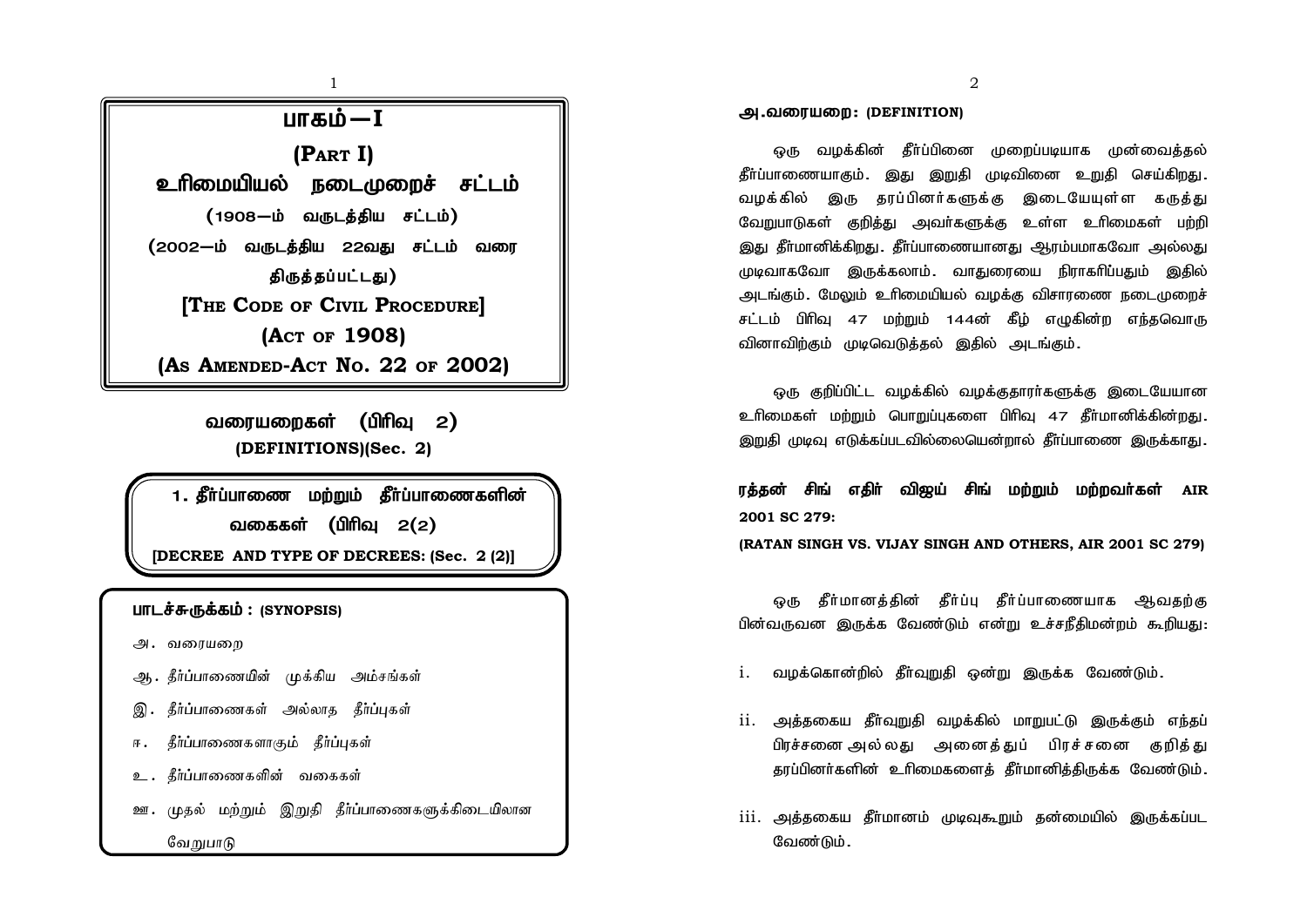## ஆ. தீர்ப்பாணையின் முக்கிய அம்சங்கள்:  **(ESSENTIALS OF A DECREE)**

- 1. வழக்கின் முறைப்படியான நோக்கக்கினை இது தெரிவிக்கல் வேண்டும். வாகுரையில் கோரிய எவ்விக பரிகாாக்கையம் தருவது அல்லது தர மறுப்பது தீர்ப்பாணையாகும். இம் மாகிரியான கீர்ப்பு அல்லது முடிவு நீகிமன்றக்கின் முறைப்படியான விளம்புகை வடிவில் இருக்க வேண்டும். தீர்ப்பின் நியதியாக தீர்ப்பாணை எழுதப்படுகின்றது.
- 2. நீகிமன்றக்கின் முன்ப உள்ள வமக்கின் மீகுகான் கீர்ப்ப வழங்கப்பட வேண்டும். வழக்கு இல்லையென்றால் தீர்ப்பாணை இல்லை மேல்முறையீடுகளும் வழக்கில் அடங்கும்.
- 3. வழக்கில் உள்ள எவ்விகமான அல்லது எல்லா விகமான கருத்து வேறுபாடு பற்றியும் அதில் இரு விஷயத்திலும் வழக்குகாரர்களுக்கிடையிலான உரிமையைக் கீர்மானிக்கும்.
- 4. இவ்வகை நீதித்தீர்ப்பானது இறுதியானது. அதாவது இது முழுமையாகவும், இறுதியாகவும் இருக்க வேண்டும். மேற்கண்ட நிபந்தனைகளில் ஏதாவது ஒன்று பூர்த்தி செய்யப்படவில்லை என்றால் ,அது தீர்ப்பாணை ஆகாது. ஆனால், அது ஒரு ்கட்டளை ,அல்லகு ஒரு பிரச்சனையைக் கண்டரிகலாக இருக்கும்.

### இ. தீர்ப்பாணைகள் அல்லாத தீர்ப்புகள் :  **(DECISIONS WHICH ARE NOT DECREES)**

- 1. நிறைவேற்றுதை நடைமுறையில் பிறப்பிக்கப்பட்ட கட்டளை அல்லது உத்தரவு.
- 2. செய்யக்கடவதை செய்யாது இருப்பதால் வழக்கினை தள்ளுபடி செய்து பிறப்பிக்கப்படும் ஆணை.
- 3. வழக்கு நடைமுறை சம்பந்தப்பட்டவை நீதிமன்றத்தின் கீர்ப்பாணை . ஏனென்றால் வழக்கு சம்பந்தப்பட்ட பொருள் குறித்து வழக்குதாரரின் தனித்த உரிமை பற்றி முழுவதுமாக அகில் கீர்மானிக்கப்படுவகில்லை.
- 4. காலவரையறை, அகிகாா எல்லை, முன்கீர்ப்ப கடை மர்மும் வழக்கு தாக்கல் செய்தல் இவைகள் குறித்த நீதிமன்றத்தின் முடிவுகள் .
- 5. வாரிசு சான்றிதழ், இது தீர்ப்பாணையோ அல்லது கட்டளையோ அல்ல. ஏனெனில் அது வழக்குதாரர்களின் உரிமைகள் குறித்து இறுதியாகத் தீர்மானிப்பதில்லை.
- 6. மோசடியாக பெறப்பட்ட தீர்ப்பு மற்றும் தீர்ப்பாணை, சட்டத்தின் பார்வையில் செல்லக்கக்ககல்ல. (எஸ்.பி. செங்கல்வாாய ehAL vjph ; V. n[fd;dhj ;) (**AIR** 1994 **SC** 853)
- $7.$  நில ஆர்ஜித சட்டம் பிரிவு 49 (1)—ன் கீழ்எடுக்கப்பட்ட கீர்மானம் அல்லகு கீர்ப்பாணை அல்லகு மற்றும் அகன்பேரில் மேல்முறையீடு (Appeal) செய்ய இயலாது. (தீப் சந்த் எதிர் நில அர்ஜிக அகிகாரி) (Land Acquisition Officer) (AIR **1994 SC 1901)**
- 8. லீலா முகலீடு மற்றும் நிதி எகிர் மோகிலுப்ட் லிமிடெட்  **AIR 2003 BOM 111: (LEELA CAPITAL AND FINANCE V. MODILUFT LTD., AIR 2003 BOM 111)**

வழக்கு நிலுவையில் இருக்கும்போது சூழ்நிலைகளுக்குட்பட்டு உட்கிடை ஏற்பாடு மூலம் நீதிமன்றக்தில் வைப்பீடு செய்யப்பட்டிருந்த தொகையைத் திரும்ப பெறுவகற்கு பிறப்பிக்கப்பட்ட ஆணை அந்த வமக்கில் கீர்ப்ப அல்லகு இறுகி ஆணை ஆகாகு என்று நீகிமன்றம் கூறியது.

9. சுபல் பால் எகிர் மெலினாபால் மர்றும் மர்றவர்  **AIR 2003 SC 1928 :**

#### **(SUBL PAUL VS. MELINA PAUL AND ANOTHER, AIR 2003 SC 1928)**

இந்திய வாரிசுரிமைச் சட்டம் 1925 பிரிவ 299ன் தீம் மேல்முறையீட்டில் பிறப்பிக்கப்பட்ட ஆணை ஒரு கீர்ப்ப மட்டுமே ஆகும். தீர்ப்பாணை ஆகாது என்று உச்சநீதிமன்றம் கூறியது.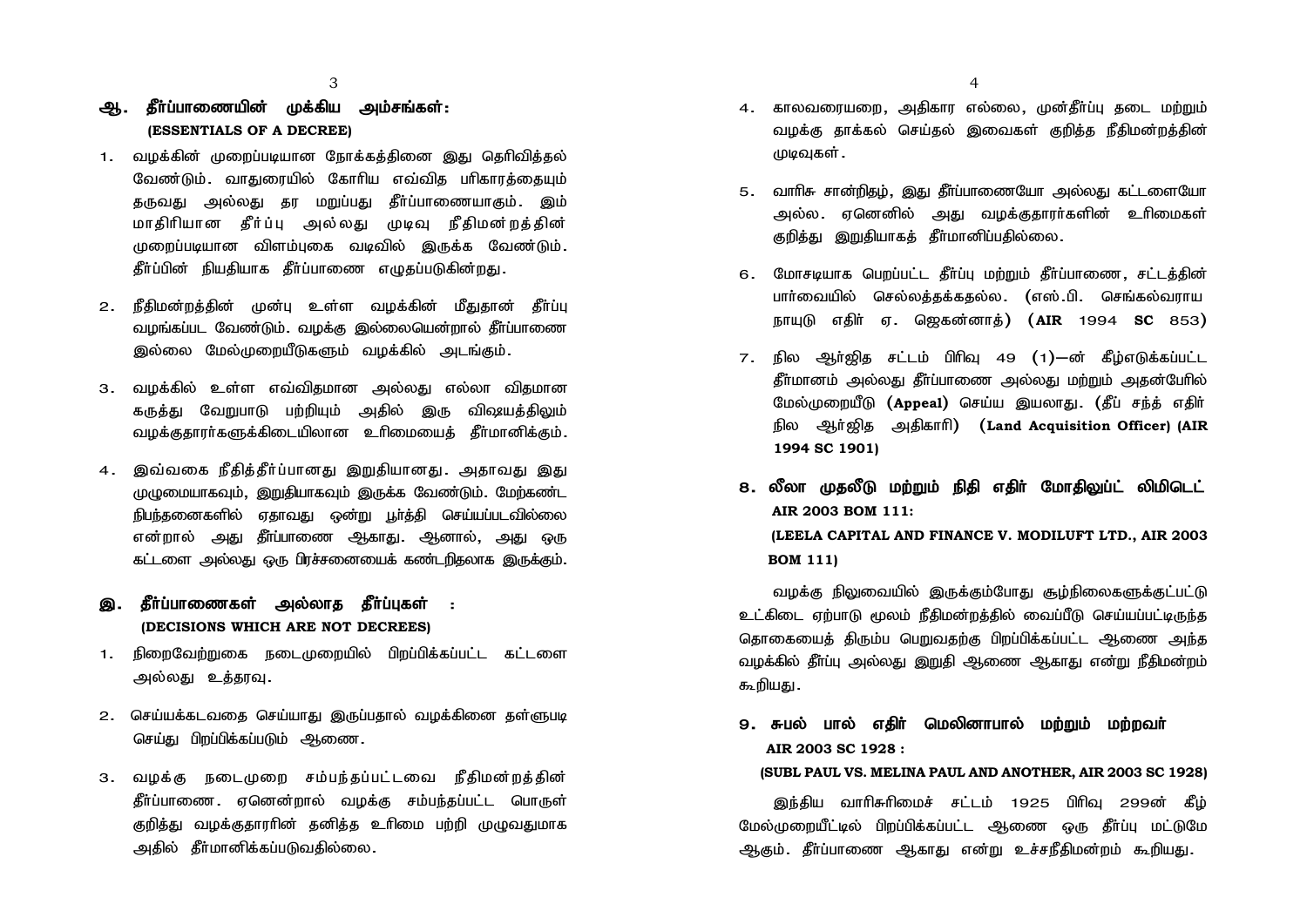$5<sup>5</sup>$ 

# ஈ. கீர்ப்பாணைகளாகும் கீர்ப்பகள் :  **(DECISIONS WHICH ARE DECREES)**

பின்வருபவை தீர்ப்பாணைகளாகும் தீர்ப்புகள் ஆகும்.

- 1. இறுகிக் கீர்ப்பாணையில் பிாகிவாகியை விடுவிக்கல்.
- 2. வழக்கை தள்ளுபடி செய்யும் உத்தரவு.
- 3. இறுதி தீர்ப்பாணைக்கான விண்ணப்பத்தினை தள்ளுபடி செய்கல்.
- 4. இறுதி தீர்ப்பாணைக்கான விண்ணப்பக்கினை நிராகரிக்கல்.
- 5. ஏல விற்பனையை ரத்து செய்ய பிறப்பிக்கும் உத்தரவு.

## உ. தீா்ப்பாணையின் வகைகள்: **(TYPES OF DECREES)**

உரிமையியல் விசாரணை முறைச் சட்டம் ஐந்து விதமான தீர்ப்பாணைகளை அங்கீகரிக்கின்றது.

## 1. முகனிலைக் கீர்ப்பாணை: **(PRELIMINARY DECREE)**

இங்கு வழக்கானது முழுவதுமாக முடிவு செய்யப்படுவதில்லை. இருந்த போதிலும், வழக்கின் ஏதேனும் அல்லது முழுவதுமான கருத்து வேறுபாடு சம்பந்தமாக வழக்குதாரர்களுக்கிடையிலான உரிமைகள் பற்றி தீர்ப்பில் தீர்மானம் செய்யப்படுகின்றது. வழக்குதாரா்களுடைய உாிமைகள் முதலில் தீா்மானிக்கப்பட வேண்டிய வழக்குகளுக்கு பொதுவாக முதல்நிலை தீர்ப்பாணை பிறப்பிக்கப்படும்.

முகல்நிலை கீர்ப்பாணையானகு கீம்க்கண்ட வமக்குகளில் பி**றப்பிக்கப்படும்.** 

1. உடைமைக்கான அல்லது வாடகைக்கான வழக்குகள்.

- 
- 2. நிர்வாக வழக்குகள்.
- 3. பாகப்பிரிவினை வமக்ககள்.
- 4. கூட்டாண்மை நிறுவனக்கைக் கலைக்கல் சம்பந்கமான வமக்குகள்
- 5. பாகப்பிரிவினை மற்றும் தனி உடைமை வழக்குகள்.
- 6. அடமான சொக்து விற்பனை சம்பந்தமான வமக்குகள்.
- 7. அடமான மீட்பு சம்பந்தமான வமக்குகள்.

மேற்கண்ட பட்டியல் ஒரு உதாரணம் மட்டுமே. மேலும் மற்ற வழக்குகளிலும் முதன்நிலை தீர்ப்பாணை வழங்கப்படலாம். காலவரையறைக்கு உட்பட்டிருந்தால் மட்டுமே முதன்நிலை தீர்ப்பாணையை மேற்முறையீட்டில் எடுத்துக்கொள்ள முடியும். கால வரையறை முடிவற்றிருந்தால் இறுதி கீர்ப்பாணையின் மீகான மேல் முறையீட்டில் முகன் நிலை கீர்ப்பாணையின் சரியான கன்மை குறிக்கு கட்சிக்காார் மாண்பாடு செய்ய முடியாகு.

#### எடுக்குக்காட்டு 1:

Fwpg;gpl;l epthuzr; rl;lj;jpd; fPo; (**Specific Relief Act**) ஆவணத்தை ரத்துச் செய்யும் படி 'அ' என்பவர் 'ஆ' என்பவரின் மீது வழக்குத் தொடர்கிறார். இவ்வழக்கில் ஒரு தீர்ப்பாணை பிறப்பிக்கப்படுகின்றது. இது இறுகியான கீர்ப்பாணை ஆகும். ஏனெனில் வழக்கானது முமுவதுமாக முடிவு செய்யப்படுகின்றது.

#### எடுக்குக்காட்டு 2:

ஆஸ்திக் கணக்கினைக் குறிப்பிட்டு கூட்டாண ்மை நிறுவனத்தைக் கலைக்கும்படி கோரி  $Y$  மீது  $X$  வழக்குத் தொடர்கிறார். இதில் இரண்டு தீர்ப்பாணைகள் நீதிமன்றக்கால் வழங்கப்படலாம்.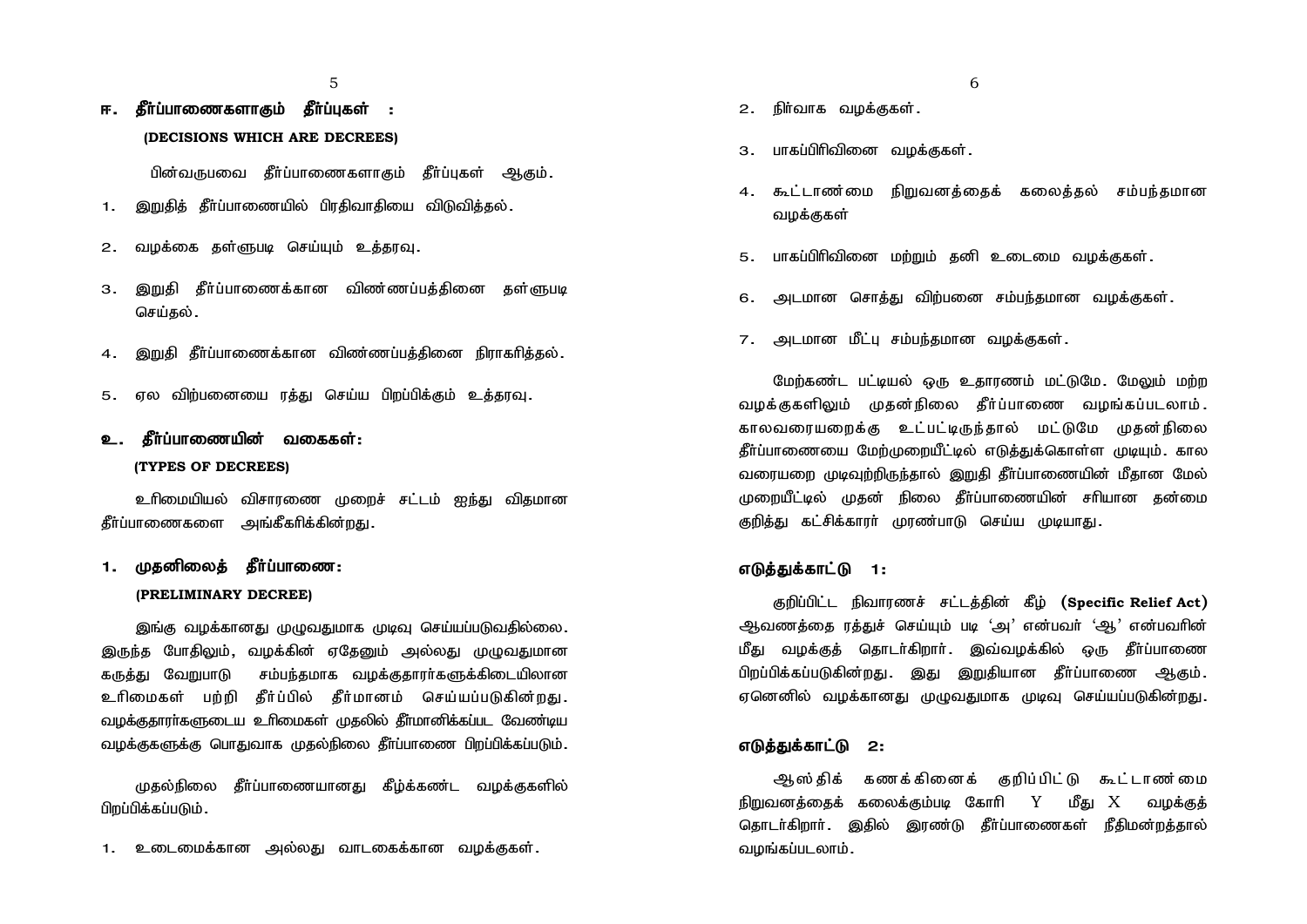$7 \overline{\phantom{a}}$ 

- அ. வமக்குகாரருடைய பங்குகள் மற்றும் ஆஸ்கிகளின் கணக்குகளை அறிவிக்கும் முதன்நிலை தீர்ப்பாணை.
- ஆ. சொக்கினைக் கணக்கிட்டு கடன் ஈந்கோர்க்கு கொகையை வழங்கும்படி உக்காவிடும் இறுகிக் கீர்ப்பாணை.

#### **2. இறுதிக் கீர்ப்பாணை: (FINAL DECREE)**

எந்த ஒரு தீர்ப்பாணை மூலம் வழக்கு முழுவதுமாக முடிவு செய்யப்படுகின்றதோ அந்தத் தீர்ப்பாணை இறுதி தீர்ப்பாணை எனப்படும். தீர்ப்பாணைக்கு எதிரான மேல் முறையீட்டு கால அளவு முடிவடை<u>ந்து</u> விட்டாலும் கூட அவ்வகை தீா்ப்பாணை இறுதி தீர்ப்பாணையாகவே அமைக்கப்படும்.

இறுதி தீர்ப்பாணையின் முக்கிய அம்சம் என்னவென்றால் வமக்கு முமுவகுமாக முடிவ செய்யப்பட்டிருக்க வேண்டும். ஒரு தீர்ப்பாணை ஒரு நிபந்தனையுடன் கூடியிருக்குமானால், அப்பொழுதும் அது இறுதி தீர்ப்பாணை ஆகும். (உ.ம்) அடமான மீட்பு உரிமைக்காக 'ஆ'க்கு எகிராக 'அ' வமக்குக் கொடர்கின்றார்**.** 'அ'க்க அகாவாக கீர்ப்பாணை பிறப்பிக்கப்படுகின்றகு. தீர்ப்பாணையின்படி அந்தத் தொகையானது இரண்டு மாதங்களுக்குள் 'அ' வினால் செலுத்தப்பட வேண்டும் என்பது நிபந்தனை. <u>இத</u>ு இறுதித் தீா்ப்பாணை ஆகும்.

## 3. பகுதி முதன் நிலை, பகுதி இறுதித் தீர்ப்பாணை: **(DECREE PARTLY PRELIMINARY AND PARTLY FINAL)**

ஒரு தீர்ப்பாணையானது ஒரு பகுதி முதன்நிலை ஆகவும் மறு பகுதி இறுதி நிலை ஆகவும் இருக்கலாம். (உ.ம்.) அசையாச் சொக்கை தம்வசம் வைக்கிருப்பவா் மீது அச்சொக்கிலிருந்து அடைந்த இடைக்காலப் பலன் மற்றும் அச்சொத்தினை மீட்கும் மீதான வழக்கில் நீதிமன்றம் இரண்டு தீர்ப்பாணைகளை வழங்க முடியும்.

# 4. வமக்கரையை நிராகரிக்கும் ஆணை:  **(ORDER REJECTING A PLAINT)**

்வழக்குரை நீதிமன்ற ஆணையினால் நிராகரிக்கப்படலாம். ஆனால் வாகி அதே காரணத்தை முன்னிட்டு புதிதாக வழக்குரை தாக்கல் செய்ய முடியும். இருந்தபோதிலும் வழக்குரையை நிராகாிப்பது என்பது வமக்கை கள்ளுபடி செய்து பிறப்பிக்கப்படும் ஆணையிலிருந்து வேறுபட்டதாகும். வழக்குரையை நிராகரிக்கும் ஆணையானது தீர்ப்பாணையாக எடுக்குக் கொள்ளப்படும்.

்வமக்குரையை நிராகரிப்புகானகு, சட்டக் கொகுப்பின்படி அங்கீகாரம் அளிக்கப்பட்ட ஓர் உக்காவ மூலம் கான் அமைய வேண்டும். சட்டத் தொகுப்பானது நிராகரிப்பதற்க்கு அங்கீகாரம் .அளிக்கவில்லை என்றால் .அவ்வாணையானகு கீர்ப்பாணை <u>அ</u>க கருதப்படமாட்டாது. பிராதினை அல்லது வழக்குரையை திரும்பிக்கருகல் தீர்ப்பாணை ஆகாது.

# 5. பிரிவ 47 அல்லது பிரிவ.144 கீம்உள்ள வினாவிர்கான சுமானம்:

#### **[DETERMINATION OF A QUESTION UNDER (Sec. 47 OR Sec 144)**

பிரிவு 47 அல்லது 144ன் கீழ் தீர்மானிக்கப்படும் எந்த ஒரு கேள்வியும் வெளிப்படையாகவே கீர்ப்பாணை என்று தீர்மானிக்கப்பட்டுள்ளது. இருந்தபோதிலும் பிரிவு 47 அல்லது 144ன் கீழ் பிறப்பிக்கப்படும் ஒவ்வொரு ஆணையும் தீர்ப்பாணையாக எடுக்குக் கொள்ள வேண்டிய அவசியமில்லை. கருக்கு வேறுபாடுள்ள விஷயங்களில் வழக்குகாரர்களுக்கிடையிலான உரிமைகள் இறுகியாக நீகிமன்றக்கால் முடிவ செய்யப்பட்டு. <u>பிறப்பிக்கப்படும் உத்த</u>ரவே தீர்ப்பாணை ஆகும். ஒரு சாதாரண எமுவினா அல்லகு கற்செயலாக எற்படுகின்ற ஒரு வினாவினை கீர்மானிக்கல் கீர்ப்பாணையாகாகு.